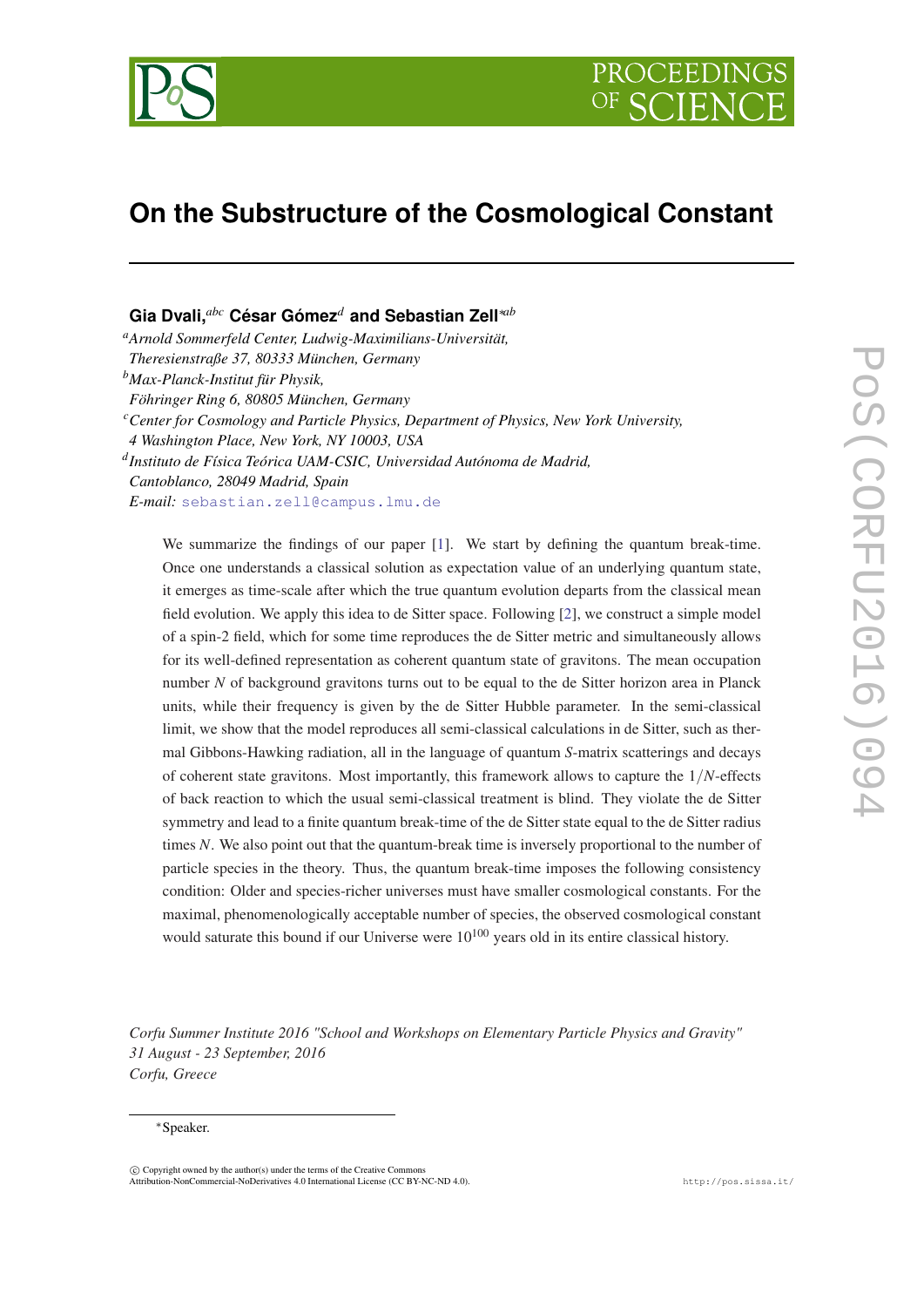### 1. The world is fundamentally quantum

At the fundamental level, nature is quantum, i.e., Planck's constant  $\hbar$  is finite. Thus, any classical solution must be seen as approximation of an underlying quantum dynamic. Despite that fact, the classical mean field description works very well in many cases. Namely, this is true for systems with large occupation number of quanta,  $N \gg 1$ . They behave more and more classically with  $N \to \infty$ . For example, in quantum electrodynamics a coherent state of photons of a given frequency and a large mean occupation number is well described by a classical electromagnetic wave. This description is excellent up to observations which are sensitive to individual photons. Such effects correct the evolution of the system by  $1/N$  relative to the leading order classical evolution.

If the system is interacting, however, there exist quantum processes to which this mean field description is blind. Although these processes, which take into account rescatterings of the individual quanta, are suppressed, they are important because they lead to departures of the true quantum evolution of the system from the classical description and cause a complete breakdown of the latter after some time. Following [[3](#page-14-0)], we shall refer to this time-scale as *quantum break-time t* <sup>q</sup>. The above argument implies that essentially any classical system has an associated quantum break-time.

In the following, we shall apply this concept to the classical de Sitter solution of gravity, thereby summarizing the results of our paper [[1](#page-14-0)]. As a first step, we implement in section [2](#page-2-0) the earlier approach of [\[2\]](#page-14-0) to construct a simple but explicit model which provides a quantum description of de Sitter. The fundamental quanta of this model are defined as spin-2 excitations on a Minkowski vacuum. We use those to construct a coherent state of high graviton occupancy and show that during the regime of validity of our model, its expectation value is equal to a classical de Sitter metric.

Subsequently, we demonstrate in section [3](#page-6-0) that the semi-classical approximation corresponds to taking the limit  $N \to \infty$  in which any back reaction to the classical mean field can be neglected. In this limit, we fully reproduce the the semi-classical evolution of probe particles in the fixed classical metric.

In section [4](#page-8-0), we proceed to study particle production in a de Sitter universe. In our quantum description, we can compute it as scattering process of the constituent gravitons. Using this example of particle production, we point out the crucial novelty of our quantum picture: It allows us to identify processes to which the standard semi-classical treatment is blind. These processes lead to departures from the classical evolution and therefore to a quantum break-time of the classical mean field description. They are suppressed by 1/*N*, but are cumulative in nature and start to dominate over a sufficiently long time-scale. In particular, this implies that the description of de Sitter in terms of a classical metric cannot be future-eternal. We estimate the quantum break-time as  $t_q \sim M_p^2/\Lambda^{3/2}$  [\[2,](#page-14-0) [4\]](#page-14-0), where  $M_p$  is the Planck mass and  $\Lambda$  the cosmological constant.

Finally, we will discuss in section [5](#page-12-0) that our framework turns the cosmological constant problem from an issue of naturalness into a question of quantum-mechanical consistency [[4](#page-14-0)]. We explicitly estimate the maximal duration of the entire classical history of our Universe as well as the maximal value of the cosmological constant consistent with the age of our Universe.

We conclude by summarizing our findings in section [6.](#page-13-0)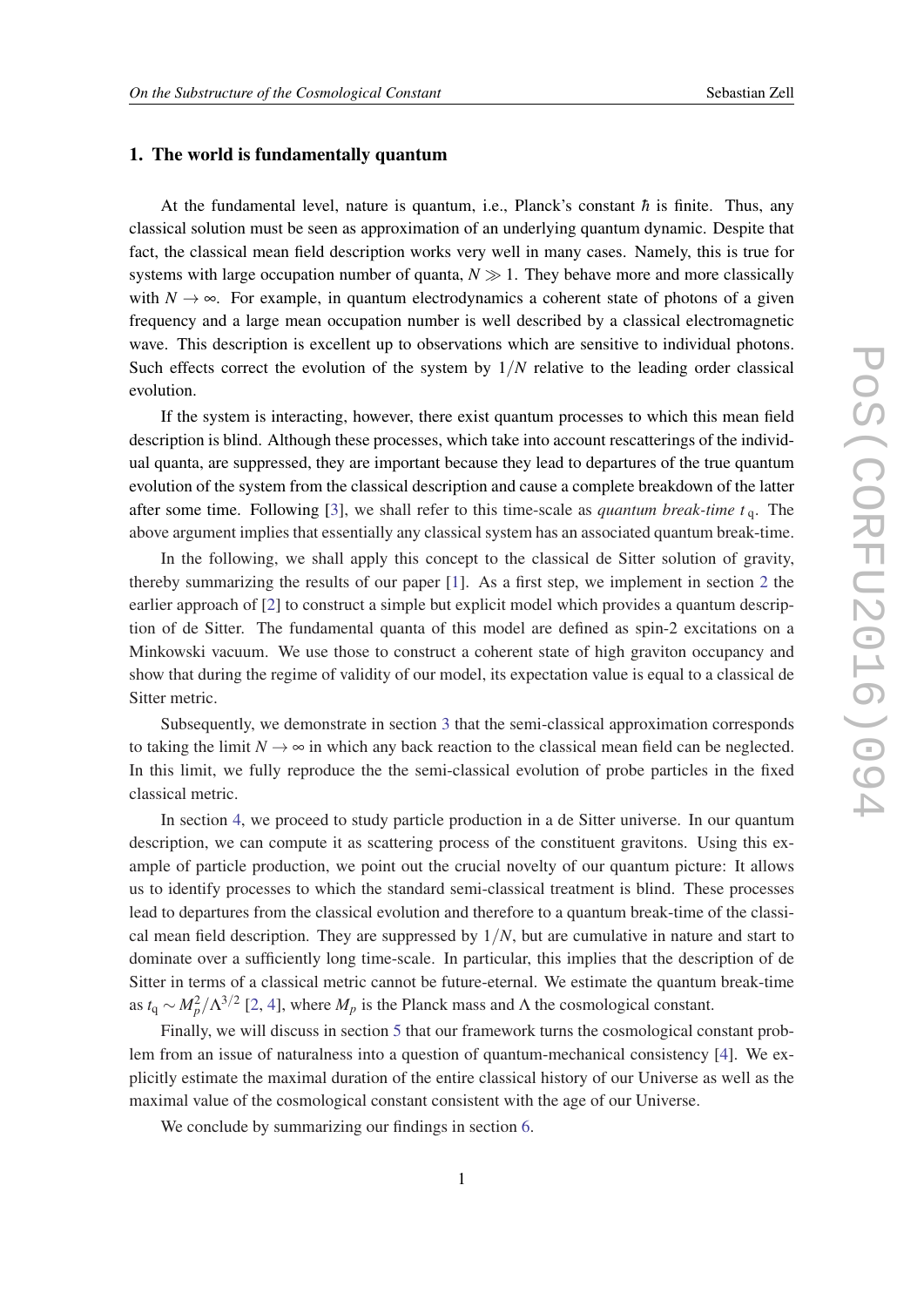#### <span id="page-2-0"></span>2. A quantum description of the de Sitter metric

#### 2.1 Approximation on the classical level

We start from the de Sitter metric in closed Friedmann-Robertson-Walker slicing:

$$
ds^{2} = dt^{2} - \cosh^{2}\left(\sqrt{\Lambda/3}t\right) \left(\frac{dr^{2}}{1 - \Lambda r^{2}/3} + r^{2} d\Omega^{2}\right).
$$
 (2.1)

Our first goal is to find a quantum description of this metric. For the full nonlinear classical solution, however, it is impossible to do so. To overcome this problem, our strategy is to approximate the classical solution so that an exact quantum description can be found for the modified classical solution. It is crucial to note that this approximation only happens on the classical level. When the quantum description of the classical solution breaks down, this only happens because the approximation of the exact solution on the classical level stops being valid. We define the time-scale after which the exact and approximate classical solution deviate significantly as *classical breaktime t<sub>cl</sub>*. We point out that this quantity is not fundamental but only a consequence of the particular approximation we choose.

In order to find a suitable approximation, we follow [[5](#page-14-0)], where Pauli-Fierz theory of a massive spin-2 was studied. There, it was shown that the free theory with mass  $m = \sqrt{\Lambda}$  can reproduce the massless solution (2.1) for short times  $t \ll \Lambda^{-1/2}$ . On this time-scale, the graviton mass therefore has the same effect as the cosmological constant term. This means that observers coupled to such a gravitational field, for a short time-scale cannot tell whether they live in a de Sitter metric of Einstein theory or in a coherently oscillating field of a massive Fierz-Pauli graviton on top of a flat Minkowski vacuum. We will first recapitulate this result and then discuss its physical meaning.

We proceed to modify our theory by adding a graviton mass *m* and removing the cosmological constant source. For short time-scales  $t \ll m^{-1} = \Lambda^{-1/2}$ , it is moreover possible to linearize the theory on top of the Minkowski metric  $\eta_{\mu\nu}$ . In this case, the massive graviton, which we shall denote as  $h_{\mu\nu}$ , obeys:

$$
\varepsilon_{\mu\nu}^{\alpha\beta} h_{\alpha\beta} + m^2 (h_{\mu\nu} - \eta_{\mu\nu} h) = 0, \qquad (2.2)
$$

with the linearized Einstein tensor defined as  $\varepsilon_{\mu\nu}^{\alpha\beta} h_{\alpha\beta} \equiv \Box h_{\mu\nu} - \eta_{\mu\nu} \Box h - \partial_{\mu} \partial^{\alpha} h_{\alpha\nu} - \partial_{\nu} \partial^{\alpha} h_{\alpha\mu} +$  $\partial_\mu \partial_\nu h + \eta_{\mu\nu} \partial^\alpha \partial^\beta h_{\alpha\beta}$ . It is very important not to confuse  $h_{\mu\nu}$  with the linear metric perturbation on top of a de Sitter metric: As we shall see,  $h_{\mu\nu}$  is a short-time approximation of the de Sitter metric itself, not a fluctuation on top of it. In addition to (2.2), the massive graviton must satisfy the Fierz-Pauli constraint

$$
\partial^{\mu}(h_{\mu\nu} - \eta_{\mu\nu}h) = 0, \qquad (2.3)
$$

which shows that it propagates five degrees of freedom. Following [\[5,](#page-14-0) [6](#page-14-0)], these degrees of freedom can be split according to irreducible massless representations of the Poincaré group into three different helicity components: helicity-2  $h_{\mu\nu}$ , helicity-1  $A_{\mu}$  and helicity-0  $\chi$ :

$$
h_{\mu\nu} = \widetilde{h}_{\mu\nu} + \frac{1}{m}(\partial_{\mu}A_{\nu} + \partial_{\nu}A_{\mu}) + \frac{1}{6}\eta_{\mu\nu}\chi - \frac{1}{3}\frac{\partial_{\mu}\partial_{\nu}}{m^2}\chi.
$$
 (2.4)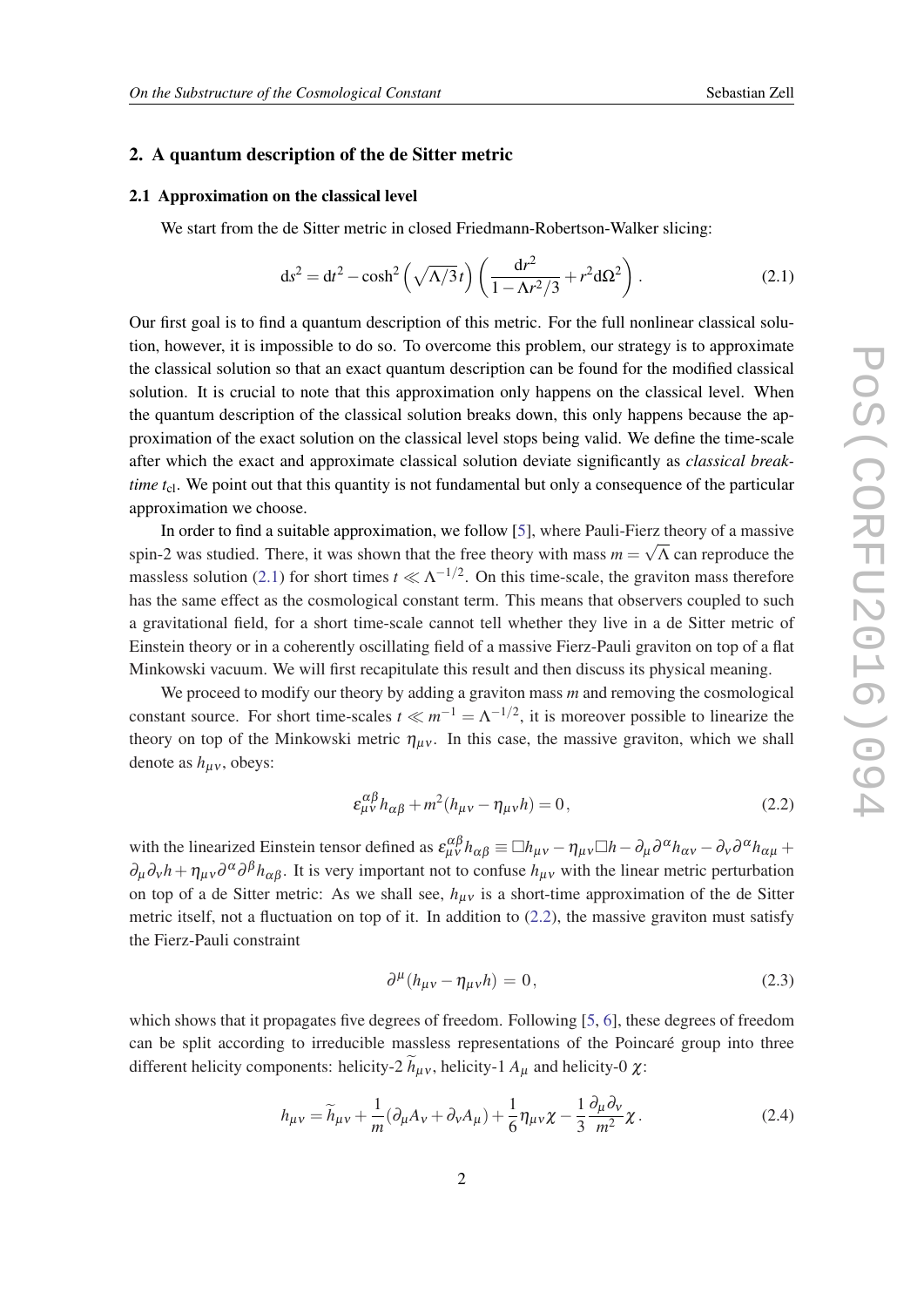<span id="page-3-0"></span>This decomposition is unique in the sense that in this basis, the kinetic mixing among different helicities is absent and in the limit  $m \to 0$ , the field  $h_{\mu\nu}$  "disintegrates" into three independent massless representations of the Poincaré group: spin-2, spin-1 and spin-0. Following [[6](#page-14-0)], we can integrate out the additional helicities and write down an effective equation for  $h_{\mu\nu}$ . This equation in de Donder gauge,  $\partial^{\mu} \widetilde{h}_{\mu\nu} = \frac{1}{2}$  $\frac{1}{2}\partial_{\mathbf{v}}h$ , is a massive wave equation:

$$
\left(\Box + m^2\right) \left(\widetilde{h}_{\mu\nu} - \frac{1}{2} \eta_{\mu\nu} \widetilde{h}\right) = 0. \tag{2.5}
$$

One solution is given by

$$
\widetilde{h}_{00} = -\frac{2\Lambda}{m^2} \cos(mt) \,, \tag{2.6a}
$$

$$
\widetilde{h}_{0i} = \frac{-2\Lambda}{3m} \sin(mt)x_i, \qquad (2.6b)
$$

$$
\widetilde{h}_{ij} = \frac{2\Lambda}{m^2} \cos(mt)\delta_{ij} - \frac{\Lambda}{3} \cos(mt)\varepsilon_{ij}.
$$
\n(2.6c)

If we set  $m =$ √ Λ, it is easy to check that this oscillating solution of the massive theory without any cosmological constant indeed reproduces – up to an additive constant – the de Sitter solution ([2.1](#page-2-0)) of the massless theory with a cosmological constant as source. Obviously, the classical break-time after which this approximation breaks down is

$$
t_{\rm cl} = \Lambda^{-1/2}.
$$
 (2.7)

But why is the approximation (2.6) in terms of massive gravity useful? On a computational level, its crucial feature is that – unlike the massless solution which possesses a source – it is the solution of a free theory. Therefore, it can be quantized in a straightforward way and allows for a simple coherent state interpretation of the de Sitter metric.

In addition, it matches the physical intuition that if de Sitter space allows for a sensible corpuscular resolution in form of a coherent state, the constituents must have frequencies given by the Hubble parameter since this is the only scale of the classical geometry. Thus, these constituents can be viewed as some sort of *off-shell* gravitons of non-zero frequencies set by *H*. The mass term is the simplest terms which provides such an effective off-shell dispersion relation. Thus, for a sufficiently short time-interval,  $t \ll t_{\rm cl}$ , we can think of the gravitons of the massless theory which are put off-shell by nonlinearities as on-shell massive gravitons of a free theory. This mapping allows for the coherent state interpretation of de Sitter metric for sufficiently small times. Although the approximation breaks down after *t*<sub>cl</sub>, it suffices to "fish out" the 1/*N*-quantum effects which lead to a departure from the coherent state picture.

By no means, however, should one think that the cosmological term gives the graviton a fundamental mass. This is not the case as it is obvious already from counting the number of degrees of freedom. We only use the fact that the Einsteinian spin-2 helicity component  $\tilde{h}_{\mu\nu}$  of the Fierz-Pauli massive graviton *without* cosmological term has the same form as it would have in a massless theory with cosmological constant.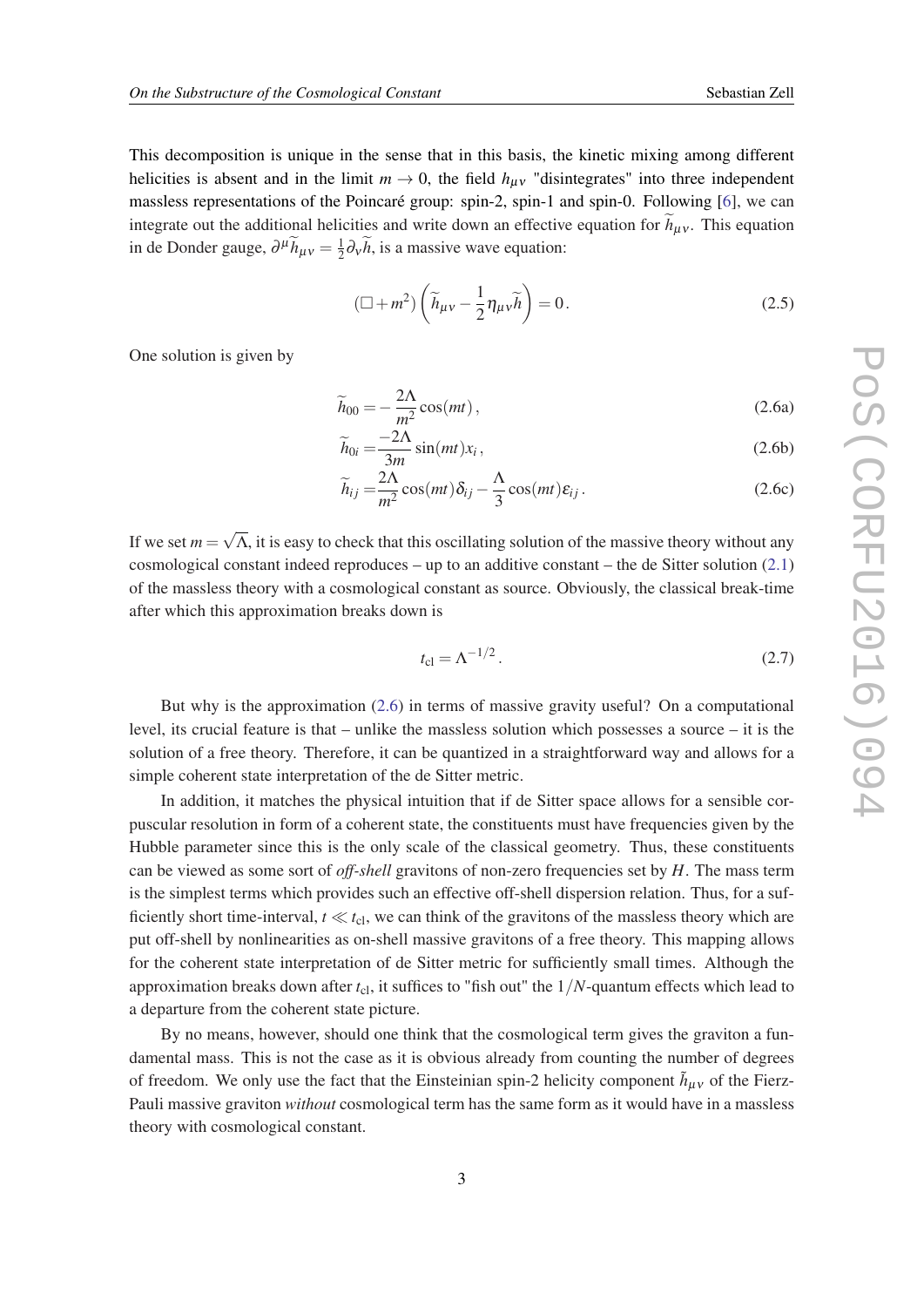#### <span id="page-4-0"></span>2.2 The fundamental Lagrangian

So far, we have merely approximated the classical solution. Our next step is to find a quantum description for the metric ([2.6](#page-3-0)). Since we work in the linear theory of Pauli-Fierz massive gravity, our effective Lagrangian on the quantum level is

$$
\hat{\mathcal{L}}_{\text{FP}} = \frac{1}{16\pi} \left( \frac{1}{2} \hat{h}^{\mu\nu} \varepsilon_{\mu\nu}^{\alpha\beta} \hat{h}_{\alpha\beta} + \frac{1}{2} \Lambda (\hat{h}_{\mu\nu} \hat{h}^{\mu\nu} - \hat{h}^2) + 16\pi \frac{1}{M_p} \hat{h}_{\mu\nu} \hat{T}^{\mu\nu} (\hat{\Psi}) + \dots \right). \tag{2.8}
$$

It is crucial to note that it does not include a cosmological constant-term. Instead, it only contains the Fierz-Pauli mass term  $(\hat{h}_{\mu\nu}\hat{h}^{\mu\nu} - \hat{h}^2)$ . We moved to canonically normalized classical fields by multiplying with the Planck mass  $M_p$ . The helicity decomposition of  $\hat{h}_{\mu\nu}$  continues to have the form given by [\(2.4\)](#page-2-0).

 $\hat{T}^{\mu\nu}(\Psi)$  denotes the energy momentum tensor of all modes  $\hat{\Psi}$  which do not belong to the mode-decomposition of the background de Sitter solution, i.e., the quanta which in the quantum picture are not part of the coherent state description of the de Sitter metric. We only keep the lowest order dependence of  $\hat{T}^{\mu\nu}(\hat{\Psi})$  on the fields. Notice that we couple  $\hat{T}^{\mu\nu}(\hat{\Psi})$  only to the Einstein spin-2 helicity component  $\hat{h}_{\mu\nu}$ . The reason why we do not couple the  $\hat{\chi}$ -component to external sources is that we want the external particles  $\hat{\Psi}$  to experience – in the classical limit and during the time-scale ([2.7\)](#page-3-0) of validity of our model – "life" in an effective de Sitter metric.<sup>1</sup> As explained above, the classical solution ([2.6\)](#page-3-0) for the helicity-2 part  $h_{\mu\nu}$  alone suffices for that since it reproduces the de Sitter solution [\(2.1\)](#page-2-0) of the massless theory for  $t < t_c$ .

For definiteness, we finally assume that  $\hat{T}^{\mu\nu}$  is the stress-energy tensor of some external particles and does not contain a graviton part. Including  $\hat{h}_{\mu\nu}$  into  $\hat{T}^{\mu\nu}$  would result in nonlinear self-interactions of  $\hat{h}_{\mu\nu}$ , which would contribute to both classical and quantum break-times. Since our approach is to replace the effect of the self-coupling by an effective graviton mass, we will not include gravitons in  $\hat{T}^{\mu\nu}(\hat{\Psi})$ . In addition to that, it is convenient to couple gravity exclusively to external particles with initial occupation number equal to zero because such particles manifest themselves only via quantum processes and this is precisely what we are after.

Finally, we further split the helicity-2 component  $\hat{h}_{\mu\nu}$  according to the symmetries of the Poincaré group. It suffices for our conclusions to focus exclusively on the scalar part, i.e., the trace of helicity-2 component  $\hat{h}_{\mu\nu}$ :

$$
\hat{\tilde{h}}_{\mu\nu}^{s} = -\sqrt{16\pi}\,\hat{\Phi}\,\eta_{\mu\nu}\,,\tag{2.9}
$$

which we can effectively describe as massive scalar field:<sup>2</sup>

$$
\hat{\mathcal{L}} = \frac{1}{2} \left( (\partial_{\mu} \hat{\Phi})^2 - \Lambda \hat{\Phi}^2 \right) + \frac{-\sqrt{16\pi} \hat{\Phi}}{M_P} \hat{T}_{\mu}^{\mu} (\hat{\Psi}). \tag{2.10}
$$

#### 2.3 The quantum state

According to [\(2.6\)](#page-3-0), the scalar component has the expectation value

$$
\Phi = v \cos(\sqrt{\Lambda}t), \qquad (2.11)
$$

<sup>&</sup>lt;sup>1</sup>Notice that the coupling of the helicity-1 component  $\hat{A}_{\mu}$  to  $\hat{T}_{\mu\nu}$  automatically vanishes due to the conservation of the source:  $\partial^{\mu} \hat{T}_{\mu\nu} = 0$ .

<sup>&</sup>lt;sup>2</sup>Note that the Pauli-Fierz constraint ([2.3\)](#page-2-0) in de Donder gauge implies that  $\hat{\chi} = -\hat{h}$ . Thus,  $\hat{\Phi}$  also describes  $\hat{\chi}$ .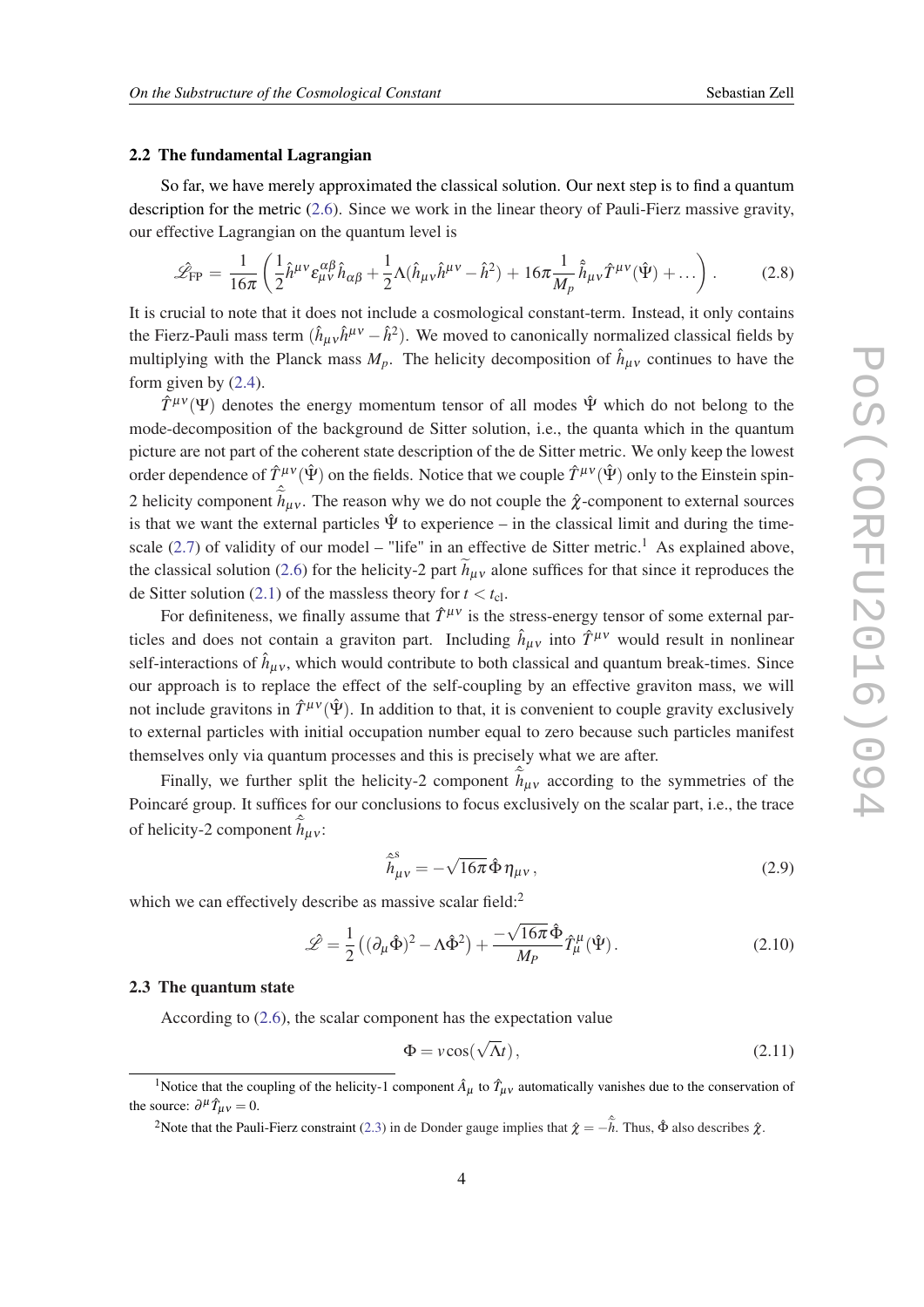<span id="page-5-0"></span>with  $v := \frac{M_p}{\sqrt{M_p}}$  $\frac{d_p}{d_\pi}$ . Thus, our final task consists in choosing a quantum state  $|N\rangle$  of the field  $\hat{\Phi}$  such that  $\langle N|\hat{\Phi}|N\rangle = v\cos(\sqrt{\Lambda}t)$ . We start by expanding  $\hat{\Phi}$  in creation and annihilation operators:

$$
\hat{\Phi} = \int \frac{d^3 \vec{k}}{\sqrt{(2\pi)^3 2\sqrt{\Lambda + \vec{k}^2}}} \left( \hat{a}_{\vec{k}} e^{-ikx} + \hat{a}_{\vec{k}}^\dagger e^{ikx} \right), \qquad (2.12)
$$

with the standard commutation relations  $[\hat{a}_{\vec{k}}, \hat{a}^{\dagger}_{\vec{k}}]$  $[\hat{k}^{\dagger}_{\vec{k}'}] = \delta^{(3)}(\vec{k}-\vec{k}').$ 

If we do not consider external fields in  $(2.10)$  $(2.10)$ ,  $\hat{\Phi}$  is a free field, i.e.,  $(2.12)$  gives the full Heisenberg operator. As explained before, it is crucial for the validity of our approach that we consider a free field since only in that case, we can use the Fock space of the free operators  $\hat{a}_{\vec{k}}, \hat{a}_{\vec{k}}^{\dagger}$ ~*k* to construct the quantum state  $|N\rangle$ . In the presence of interaction, we would have to use different operators with a modified dispersion relation. Those are, however, generically impossible to define. It is the approximation ([2.6](#page-3-0)) of the classical solution which enables us to use a free field. The selfconsistency of using this free massive scalar field justifies our choice of classical approximation.

Since we want  $|N\rangle$  to reproduce the classical expectation value ([2.11\)](#page-4-0), we choose it maximally classical, i.e, as coherent state. As the expectation value is furthermore translation-invariant, we only need to consider quanta of zero momentum. Thus, we use the ansatz

$$
|N\rangle = e^{-\frac{1}{2}N} \sum_{n=0}^{\infty} \frac{N^{\frac{n}{2}}}{\sqrt{n!}} |n\rangle \text{, with}
$$
 (2.13)

$$
N = \frac{V\sqrt{\Lambda}M_p^2}{8\pi}.
$$
\n(2.14)

In this formula,  $|n\rangle = \left(((2\pi)^3/V)^{1/2}\,\hat{a}^\dagger_{\vec{\Omega}}\right)$  $\vec{0}$  $\int_{a}^{b} (n!)^{-\frac{1}{2}} |0\rangle$  are normalized number eigenstates of *n* quanta with zero momentum. Using the fact that coherent states are eigenvectors of the annihilation operator, we conclude that the state  $|N\rangle$  indeed yields the correct expectation value:

$$
\langle N|\hat{\Phi}|N\rangle = \frac{1}{\sqrt{2\sqrt{\Lambda}}} \left( \sqrt{\frac{N}{V}} e^{-i\sqrt{\Lambda}t} + \sqrt{\frac{N}{V}} e^{i\sqrt{\Lambda}t} \right) = v \cos(\sqrt{\Lambda}t), \qquad (2.15)
$$

where we plugged in the mode expansion  $(2.12)$ . Thus, we have achieved our goal. We found a quantum description of the classical metric  $(2.9)$  in terms of the Lagrangian  $(2.10)$  and the state (2.13). In one Hubble volume,  $V \propto \Lambda^{-3/2}$ , we get

$$
N_{\rm H} = \frac{M_p^2}{\Lambda} \tag{2.16}
$$

gravitons, in accordance with [[2](#page-14-0)].

We conclude by calculating the expectation value of the energy of the coherent state (2.13). It is given by the product of the graviton rest mass and their average occupation number in the coherent state:

$$
E_{\text{quant}} = \sqrt{\Lambda} N. \tag{2.17}
$$

If we plug in (2.14), we conclude that this is indeed equal to the classical energy associated to the cosmological constant:  $E_{\text{class}} = \frac{\Delta M_p^2 V}{8\pi}$  $\frac{m_{p}v}{8\pi}$ . That our quantum description reproduces the correct classical energy is a consistency check for our approach.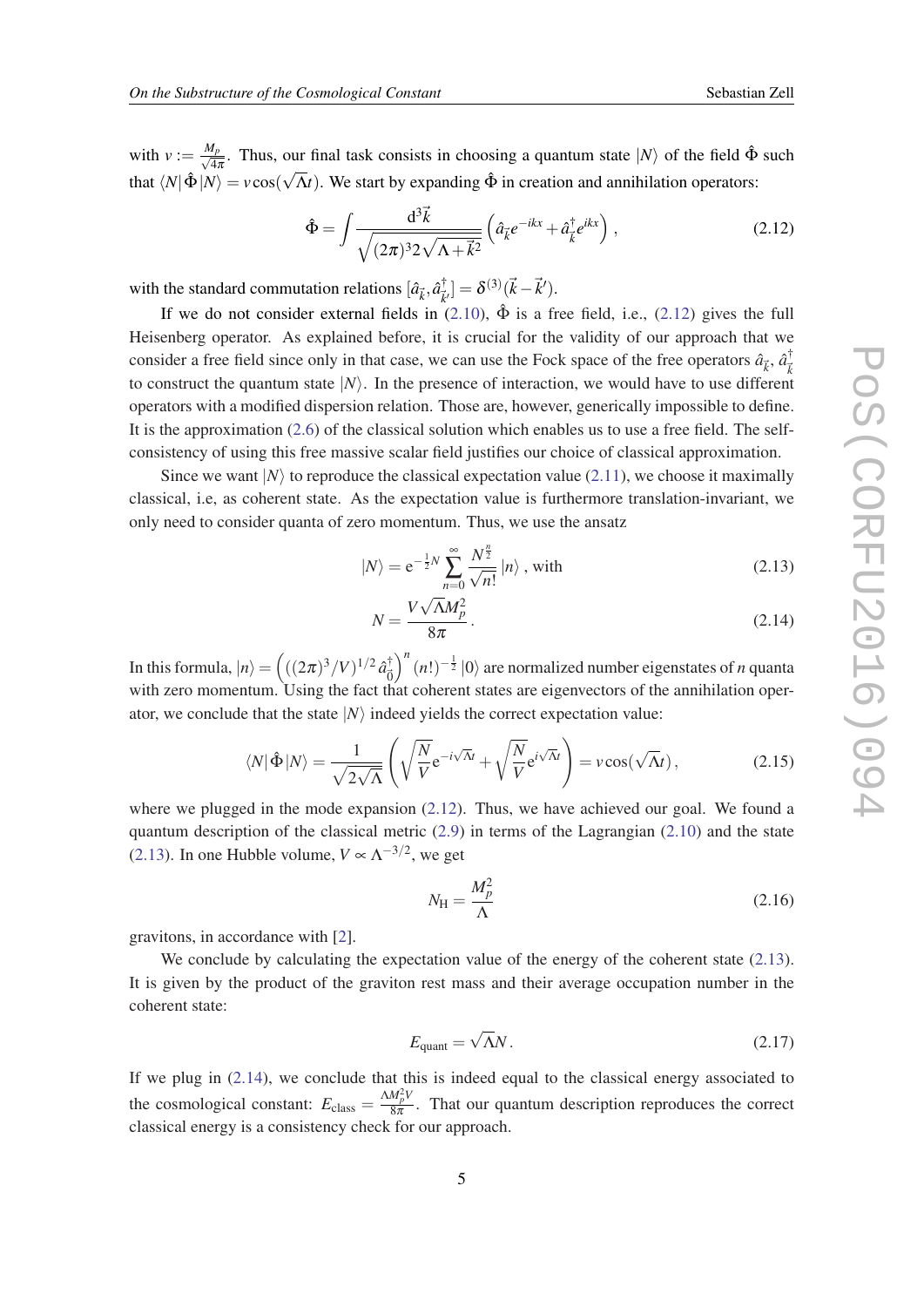#### <span id="page-6-0"></span>3. Uncovering the quantum origin of classical evolution

#### 3.1 The semi-classical limit

Our goal so far was to find a quantum description of the de Sitter metric in terms of the expectation value of the coherent state ([2.13\)](#page-5-0). The first evidence which supports the validity of such a modeling is that the state of free massive gravitons reproduces the correct classical expectation value. Of course, this argument does not suffice, since one can realize a given expectation value in a multitude of ways. Therefore, we will collect further evidence by demonstrating that our framework is constructed such that it automatically reproduces all semi-classical results in de Sitter.

Our starting point is the Lagrangian [\(2.10](#page-4-0)):

$$
\hat{\mathcal{L}} = \frac{1}{2} \left( (\partial_{\mu} \hat{\Phi})^2 - m^2 \hat{\Phi}^2 + (\partial_{\mu} \hat{\Psi})^2 - m_{\Psi}^2 \hat{\Psi}^2 \right) + \frac{\hat{\Phi}}{M_P} \hat{T}_{\mu}^{\mu} (\hat{\Psi}), \tag{3.1}
$$

where we use a massive scalar  $\hat{\Psi}$  as external field for simplicity. Its stress-energy tensor is  $\hat{T}^{\mu\nu}(\hat{\Psi}) \equiv$ − µ∟  $\overline{16\pi}\bigl(\partial^\mu \hat{\Psi} \partial^\nu \hat{\Psi} - \frac{1}{2}$  $\frac{1}{2}\partial^{\alpha}\hat{\Psi}\partial_{\alpha}\hat{\Psi}\eta^{\mu\nu} + \frac{1}{2}m_{\Psi}^{2}\hat{\Psi}^{2}\eta^{\mu\nu}$ . In order to simplify notations, we chose the unconventional normalization  $-\sqrt{16\pi}$  to account for the corresponding factor in ([2.10\)](#page-4-0).

In general, the semi-classical treatment corresponds to quantizing weak field excitations on top of a fixed classical background metric, i.e., ignoring any back reaction to the metric from the creation and propagation of quantum particles. In our model, this amounts to quantizing the  $\Psi$ field in an effective de Sitter space-time created by the classical Φ-field. Thus, we can derive the standard semi-classical evolution of a probe particle  $\hat{\Psi}$  in the background classical metric from the effective Lagrangian

$$
\hat{\mathcal{L}}_{\hat{\Psi}}^{(\text{eff})} = \frac{1}{2} \left( (\partial_{\mu} \hat{\Psi})^2 - m_{\Psi}^2 \hat{\Psi}^2 \right) + \frac{\Phi_{\text{cl}}}{M_P} \hat{T}_{\mu}^{\mu} (\hat{\Psi}), \tag{3.2}
$$

which can be obtained from (3.1) when we replace the quantum field  $\hat{\Phi}$  by the classical solution,  $\hat{\Phi} \rightarrow \Phi_{\rm cl}$ . Here  $\Phi_{\rm cl}$  is given by [\(2.11](#page-4-0)). In such a treatment, the only relevant asymptotic quantum states are the initial states  $|i_{\Psi}\rangle$  and the final states  $|f_{\Psi}\rangle$  of the Ψ-field since the background metric is a *c*-number.

The fact that we are treating  $\Phi_{cl}$  as a fixed classical background means that we are taking the limit:

$$
\Lambda = m^2 = \text{fixed}, \ M_P \to \infty. \tag{3.3}
$$

In that case, any back reaction from the dynamics of  $\hat{\Psi}$  can be ignored and we can treat  $\Phi_{cl}$  as an *eternal* classical background. In the quantum picture, this corresponds to taking the limit

$$
\Lambda = m^2 = \text{fixed}, \ N \to \infty, \tag{3.4}
$$

i.e., to using a coherent state with infinite mean occupation number. It is important to note that we keep *h* fixed in both limits. For convenience, we have set  $h = 1$ .

#### 3.2 The fully quantum picture

As we have seen, the replacement  $\hat{\Phi} \rightarrow \Phi_{cl}$  suffices to obtain the semi-classical limit. However, we are asking for more. In our theory, this approximation must emerge as a result of fully quantum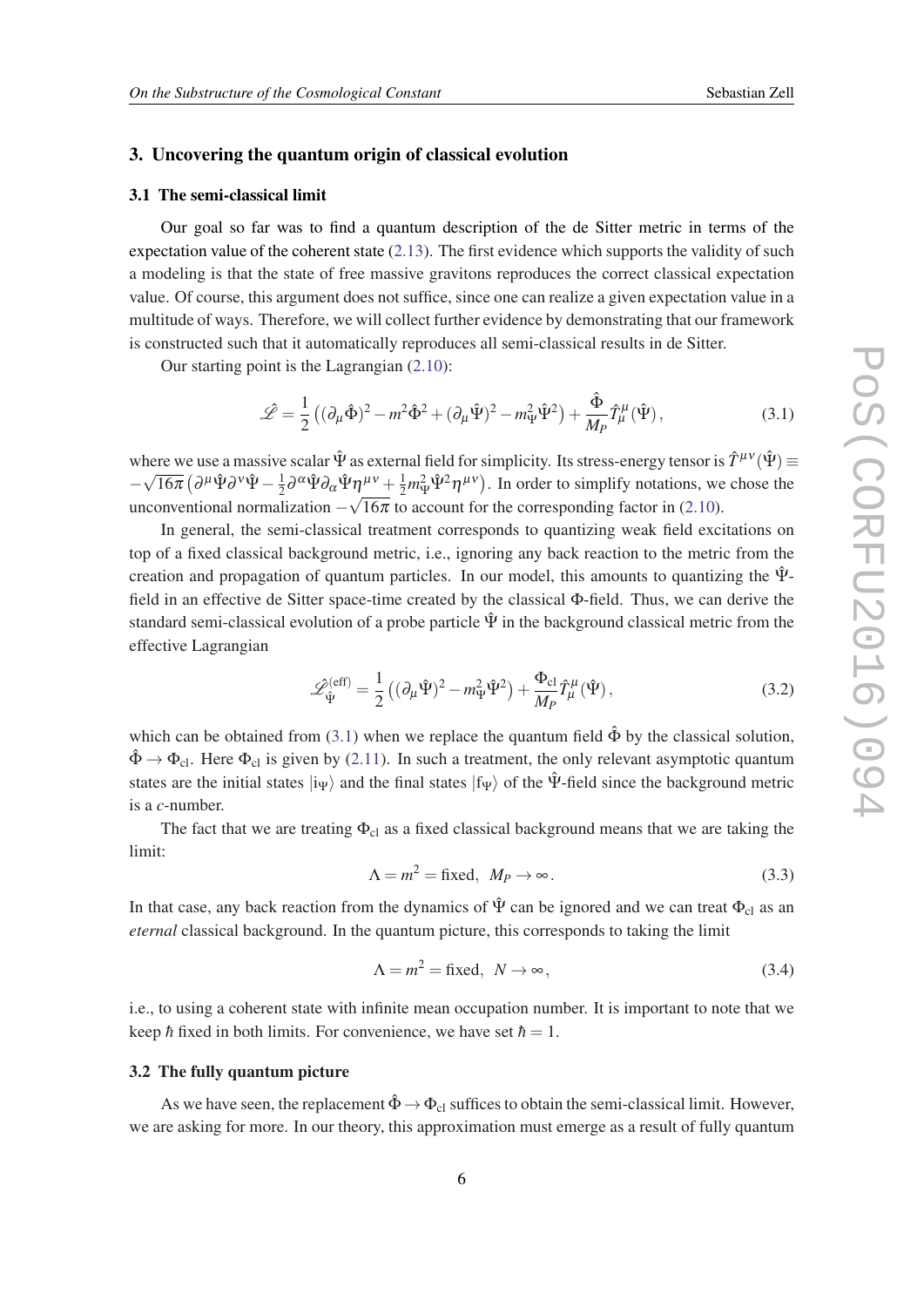<span id="page-7-0"></span>interactions between the metric-quanta and external particles  $\hat{\Psi}$ . This means that we would like to understand this replacement not as an external prescription, but as a result of taking the limit ([3.4](#page-6-0)) in the full quantum evolution.

In order to achieve this, let us fist describe the evolution of a  $\hat{\Psi}$ -field in the effective semiclassical theory [\(3.2](#page-6-0)) in the language of an *S*-matrix evolution operator. The non-trivial quantum evolution is due to the last term, which represents the off-diagonal part of the Hamiltonian density:

$$
\mathcal{H}_{int}^{(eff)}(x) = \frac{\Phi_{cl}}{M_P} \hat{T}_{\mu}^{\mu}(\hat{\Psi}).
$$
\n(3.5)

We can derive the quantum evolution in a weak-field perturbation theory in the expansion parameter  $\Phi_{\rm cl}/M_P \ll 1$ . To first order in this expansion, we define the non-trivial part of the effective *S*-matrix evolution operator

$$
\hat{S}^{(\text{eff})} = -i \int d^4 x \mathbf{T} \left\{ \mathcal{H}_{\text{int}}^{(\text{eff})}(x) \right\} . \tag{3.6}
$$

The quantum evolution of  $\hat{\Psi}$  is then described by the matrix elements between different initial and final states:

$$
\mathscr{A} = \langle f_{\Psi} | \hat{S}^{(\text{eff})} | i_{\Psi} \rangle . \tag{3.7}
$$

Of course, since the effective Hamiltonian is explicitly time-dependent, the evolution described by the effective *S*-matrix is in general non-unitary. This leads to subtleties in defining the relevant initial and final *S*-matrix states on such a time-dependent background. This complication is completely standard and is a consequence of taking the zero back reaction limit.

Our immediate goal is not to enter in these well-known issues, but rather to understand the effective semi-classical evolution as the limit of the underlying fully quantum one. For this it is enough to recall that the coherent state  $|N\rangle$  is defined in such a way that it reproduces the classical metric in form of the expectation value:

$$
\Phi_{\rm cl} = \langle N | \hat{\Phi} | N \rangle \,. \tag{3.8}
$$

Consequently, the effective semi-classical *S*-matrix operator can be written as

$$
\langle f_{\Psi} | \hat{S}^{\text{(eff)}} | i_{\Psi} \rangle = (\langle f_{\Psi} | \otimes \langle N |) \hat{S} \ ( |N \rangle \otimes | i_{\Psi} \rangle ) , \qquad (3.9)
$$

where  $\hat{S}$  is the full quantum *S*-matrix evolution operator<sup>3</sup>

$$
\hat{S} = -i \int d^4 x \mathbf{T} \left\{ \mathcal{H}_{\text{int}}(x) \right\} \tag{3.10}
$$

defined by the full quantum interaction Hamiltonian

$$
\hat{\mathcal{H}}_{\rm int}(x) = \frac{\hat{\Phi}}{M_P} \hat{T}_{\mu}^{\mu}(\hat{\Psi}).
$$
\n(3.11)

<sup>&</sup>lt;sup>3</sup>It will turn out that the coherent state  $|N\rangle$  evolves in time. Therefore, the *S*-matrix calculation is only applicable when the time-scale of the process which we study is much shorter than the one on which  $|N\rangle$  changes. As we will show in section [4.3](#page-11-0), this is indeed the case.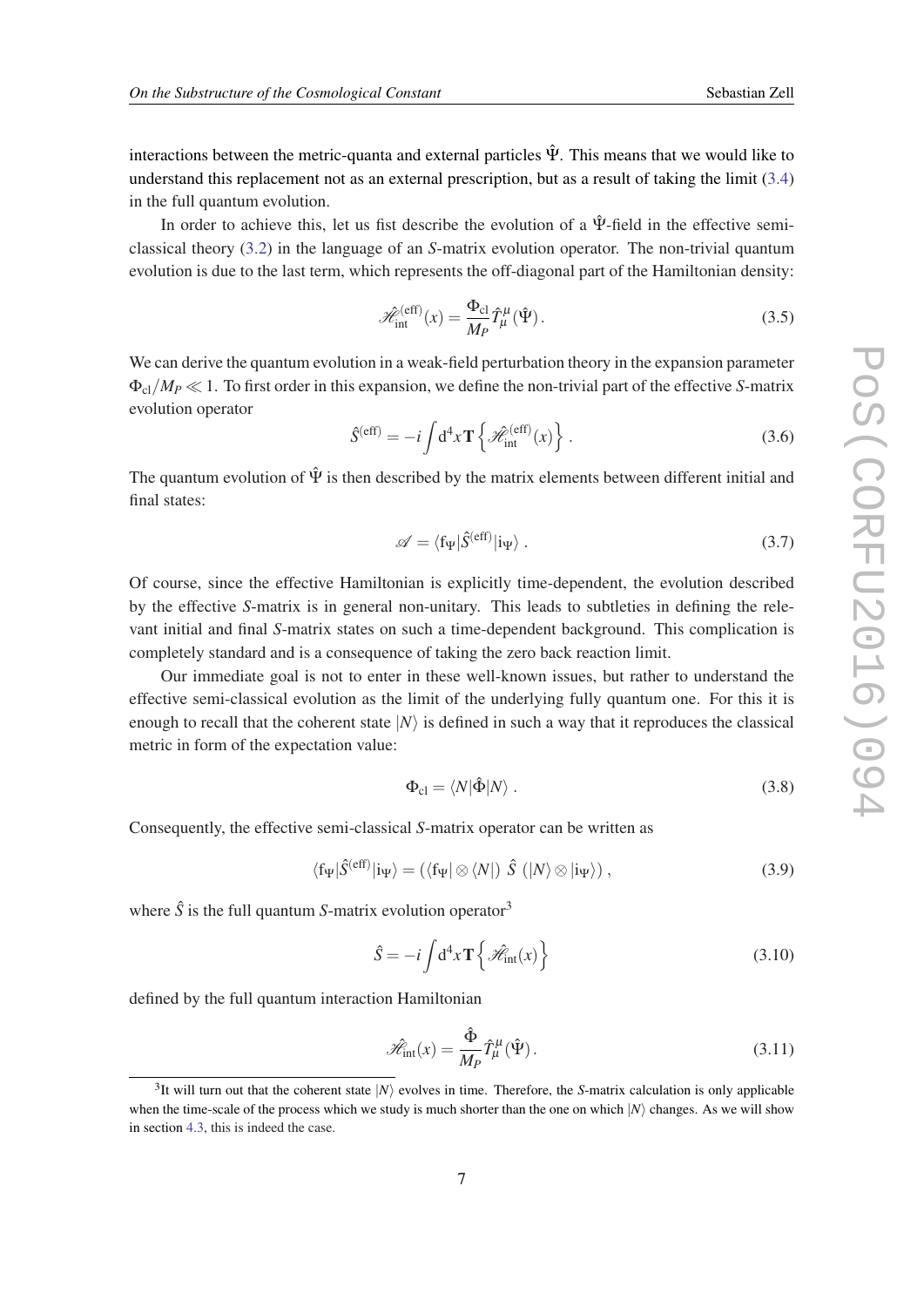<span id="page-8-0"></span>This means that the initial state in the fully quantum picture does not only consist of the external particles  $|i_{\Psi}\rangle$ . Instead, we use the coherent state (describing de Sitter) with external particles on top of it:  $|N\rangle \otimes |i_{\Psi}\rangle$ . Likewise, the final state is  $|N\rangle \otimes |f_{\Psi}\rangle$ .

Of course, the true quantum evolution inevitably implies transitions to final graviton states  $|N'\rangle$  which differ from the initial coherent state  $|N\rangle$  and in general are not even coherent. Such transitions are not equivalent to simply replacing the graviton field by its expectation value and lead to departures from semi-classicality. Therefore, equation [\(3.9\)](#page-7-0) makes the quantum meaning of the semi-classical limit apparent: It corresponds to setting  $|N'\rangle = |N\rangle$ , i.e., ignoring any back reaction to the graviton state. Thus, the semi-classical *S*-matrix elements, which reproduce the motion of an external Ψˆ -particle in the classical metric, are the subset of fully quantum *S*-matrix elements in which the quantum field  $\hat{\Phi}$  is taken in the same initial and final state  $|N\rangle$ .

Notice that this selection of matrix elements is automatic in the limit ([3.4](#page-6-0)), due to standard properties of coherent states. This is true since the overlap of coherent states scales as

$$
\langle N + \Delta N | N \rangle = \exp\left(\frac{-\Delta N^2}{8N}\right),\tag{3.12}
$$

so that  $\langle N + \Delta N | N \rangle \approx \langle N | N \rangle = 1$  for  $N \to \infty$ . In that case, we can set  $|N'\rangle \approx |N\rangle$ . This consistently explains why this limit corresponds to a zero back reaction. A similar argument holds for transitions from the initial coherent state to non-coherent ones.

For explicit examples on how our quantum description of de Sitter reproduces semi-classical results we refer the reader to [[1](#page-14-0)], where, among others, we discuss the process of redshift in de Sitter.

# 4. Gibbons-Hawking particle production as quantum decay of the coherent de Sitter state

#### 4.1 The fully quantum picture

It has been a long-standing prediction by Gibbons and Hawking that particle production occurs √ in a de Sitter background [\[7\]](#page-14-0): An observer should see a thermal spectrum of temperature  $T \sim \sqrt{\Lambda}$ . In their semi-classical treatment, in which quantum fields are studied on top of the undisturbed classical metric background, particle production arises as a *vacuum process*: Since the vacua of quantum fields depend on time in the evolving de Sitter metric, their early-time vacuum contains particles from the point of view of a late-time observer. As already explained, this semi-classical treatment does not contain a back reaction, i.e., particle production does not change the classical de Sitter metric.

Subsequently, we will study particle production in our fully quantum framework. In doing so, our first goal is to understand how this semi-classical process arises in the language of underlying *fully quantum* dynamics, thereby making the general argument of the previous section explicit. As we will calculate shortly, the self-coupling of gravitons as well as their coupling to other particle species lead to processes of quantum scattering and decay of the constituent gravitons of de Sitter. The final products of such decays and scatterings contain particles which no longer belong to the coherent state and have dispersion relations of free quanta propagating on a classical de Sitter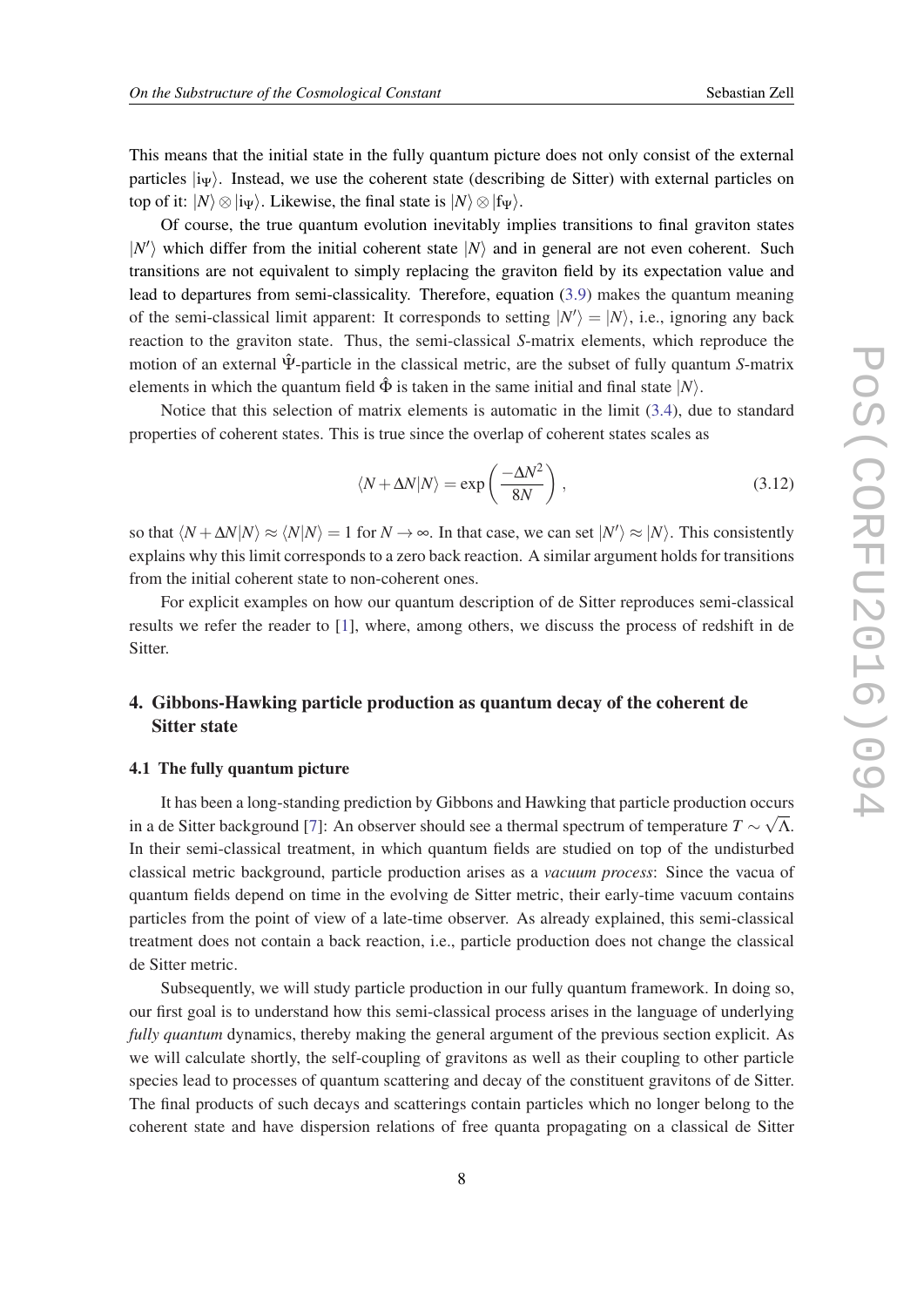

Figure 1: Particle production as graviton decay: One of the *N* initial gravitons decays and produces 2 external particles of 4-momentum  $p$  and  $p'$ .

background. In the usual semi-classical treatment, these processes correspond to the production of Gibbons-Hawking quanta. In our quantum picture, Gibbons-Hawking radiation therefore arises from the decay of coherent state gravitons.

1 into account the back reaction to the coherent de Sitter state and manifest themselves as 1/*N*-Our main goal, however, is not merely to reproduce the known semi-classical results but to identify new corrections originating from this quantum dynamics which any semi-classical treatment is unable to capture. It will become clear shortly that those effects originate from taking corrections.

We shall proceed to make more quantitative estimates. For illustrating the point, we limit ourselves to studying the decay processes of background gravitons into external particle species. Due to the universality of graviton coupling, the process of graviton production has a similar rate. For definiteness, we will take as external particles a massive scalar field  $\hat{\Psi}$ , as in ([3.1](#page-6-0)). Then the leading order contribution to particle production is given by a transition from the initial state  $|N\rangle$ to a final state which contains two  $\hat{\Psi}$ -particles. It is depicted in figure 1.

Denoting the annihilation operators of the external field  $\hat{\Psi}$  by  $\hat{b}_{\vec{p}},$  we get the *S*-matrix amplitude of the decay:

$$
\mathscr{A} = \langle N' | \hat{b}_{\vec{p}} \hat{b}_{\vec{p}'} \hat{S} | N \rangle = \mathscr{K}(-p, p') \int d^4x e^{i(p+p')x} \langle N' | \hat{\Phi} | N \rangle , \qquad (4.1)
$$

where we plugged in the full *S*-matrix operator  $(3.10)$  $(3.10)$  $(3.10)$  and  $p$  and  $p'$  are the 4-momenta of the produced  $\hat{\Psi}$ -particles. In this expression, the gravitational field solely appears in  $\langle N'|\hat{\Phi}|N\rangle$  and the kinematical factor  $\mathcal{K}(p, p')$ , which only depends on the external particles, reads

$$
\mathcal{K}(p, p') = i \frac{\sqrt{16\pi}}{2(2\pi)^3 M_p \sqrt{p_0 p'_0}} \left( p \cdot p' - 2m_{\Psi}^2 \right). \tag{4.2}
$$

In comparison to the semi-classical treatment, the crucial novelty of our approach is that it uncovers the existence of quantum processes in which the final state  $|N'\rangle$  of background gravitons is different from the initial one  $|N\rangle$ . These processes correspond to  $1/N$ -corrections and therefore are fundamentally invisible in the semi-classical picture which, as explained above, in our framework is reproduced in  $N \to \infty$  limit. In particular, the final state  $|N'\rangle$  obtained as a result of particle production in quantum theory does not even have to be a coherent state. This deviation from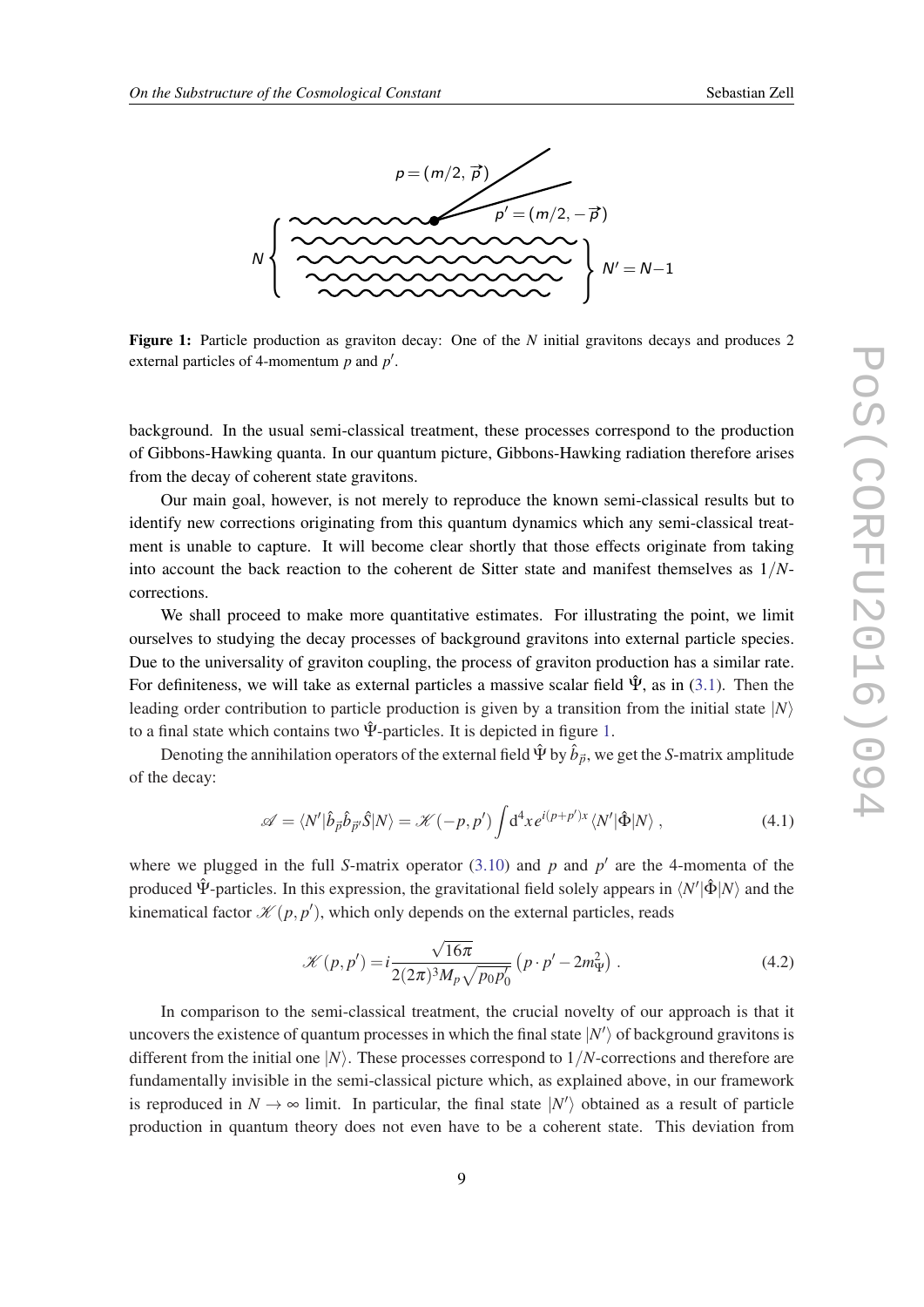coherence gives a gradual departure from classicality and eventually leads to a quantum breaktime.

However, for the case of de Sitter even the transitions among coherent states with different occupation numbers are sufficient for capturing the departure from the classical evolution since classically de Sitter is an eternal state and simply cannot change. Any quantum process which changes the characteristics of de Sitter space marks a fundamentally new phenomenon not visible in the semi-classical theory. Therefore, for illustrating this point we shall consider transitions to a coherent state, but with different mean occupation number  $N' \neq N$ .

Finally, we need to determine the expectation value of the particle number for the final coherent state. In doing so, we want to disentangle two effects: Since a coherent state is not a particle number eigenstate, its particle number fluctuates even without any interaction, i.e.,  $\langle N' | N \rangle \neq 0$ . Our goal is not to consider this non-Hamiltonian effect. Instead, we want to focus on how the coherent state evolves due to interaction of constituent gravitons among themselves and with the external particles. Therefore, it is most natural to consider the process which would also be possible if we were to replace the coherent background states by number eigenstates. As we consider the decay of a particle, this leads to  $\Delta N = N' - N = -1$ .

Moreover, this choice of ∆*N* conserves the expectation value of the energy, as it should. Since the coupling of the coherent state and the produced particles vanishes asymptotically, the only relevant contributions to the Hamiltonian come from the free massive gravitons,  $\hat{H}_0^{(\Phi)}$  $\binom{(\Psi)}{0}$ , and from the free external particles,  $\hat{H}_0^{(\Psi)}$  $\overset{\scriptscriptstyle{\text{\tiny{(T)}}}}{0}$ :

$$
\langle N|\hat{H}_0^{(\Phi)}|N\rangle = \langle N'|\hat{H}_0^{(\Phi)}|N'\rangle + \langle 0|\hat{b}_{\vec{p}}\hat{b}_{\vec{p}'}\hat{H}_0^{(\Psi)}\hat{b}_{\vec{p}}^{\dagger}\hat{b}_{\vec{p}'}^{\dagger}|0\rangle. \tag{4.3}
$$

This simple argument in terms of the free Hamiltonians only works, however, when gravity couples to an external field, as we assumed in our calculation. If scattering happens due to self-coupling, then the interaction term gives a non-zero contribution to the energy even asymptotically because of graviton interaction in the coherent state. Only if one could calculate this contribution, it would be possible to argue in terms of the energy expectation value. In any case, the precise value of ∆*N* does not matter for our conclusions.

#### 4.2 Calculation of the rate

Using  $\Delta N \ll N$ , we obtain the matrix element:

$$
\langle N'|\hat{\Phi}|N\rangle = \frac{1}{\sqrt{2mV}} \left( e^{imt} \sqrt{N'} + e^{-imt} \sqrt{N} \right) \left( 1 - \frac{\Delta N^2}{8N} \right), \tag{4.4}
$$

where the  $1/N$ -correction comes from the overlap of different coherent states. It vanishes in the semi-classical limit  $\Delta N = 0$ . The *S*-matrix element subsequently becomes:

$$
\mathscr{A} = \frac{(2\pi)^4}{\sqrt{2mV}} \mathscr{K}(-p, p') \delta^{(3)}(\vec{p} + \vec{p}') \left(1 - \frac{\Delta N^2}{8N}\right)
$$

$$
\left(\delta(p_0 + p'_0 - m)\sqrt{N'} + \delta(p_0 + p'_0 + m)\sqrt{N}\right). \tag{4.5}
$$

The amplitude consists of two parts. The first one describes a process where a graviton leaves the bound state and the second one corresponds to adding a graviton to the bound state. The second process cannot occur because of energy conservation so that the term will be dropped.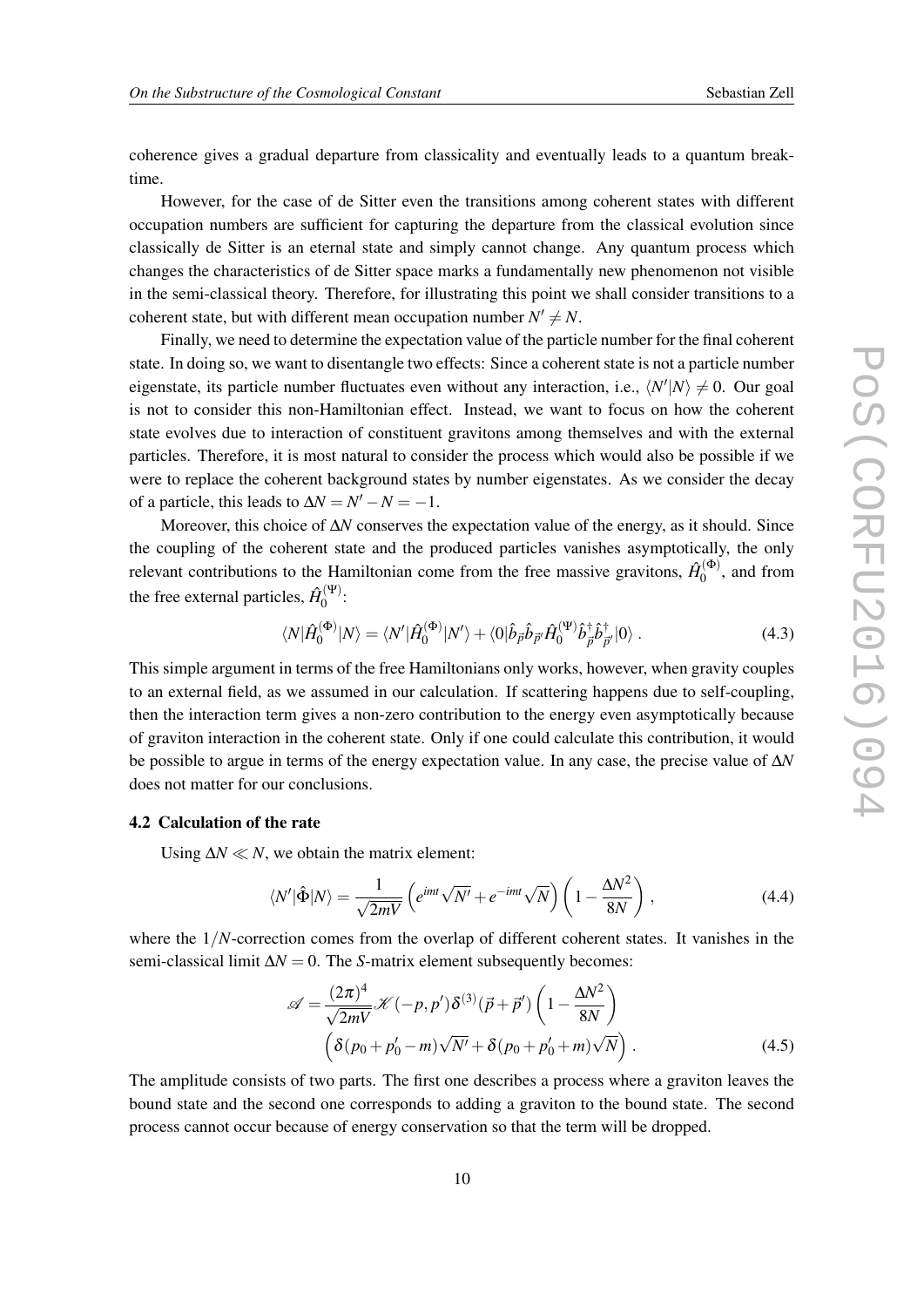<span id="page-11-0"></span>As is derived in detail in [[1](#page-14-0)], the rate of particle production is

$$
\Gamma = \frac{2\sqrt{\frac{m^2}{4} - m_W^2}N}{M_p^2 m^2} \left(\frac{m^2}{2} + m_W^2\right)^2 \left(1 - \frac{\Delta N^2 - 4\Delta N}{4N}\right). \tag{4.6}
$$

We observe that particle production to first order only takes place for light particles,  $m_{\Psi} < \frac{m}{2}$  $\frac{m}{2}$ , as we expect it. In order to simplify the discussion, we specialize to massless external particles ( $m_{\Psi} = 0$ ):

$$
\Gamma = \frac{Nm^3}{4M_p^2} (1 - \frac{\Delta N^2 - 4\Delta N}{4N}) = \frac{\Lambda^2 V}{32\pi} (1 - \frac{\Delta N^2 - 4\Delta N}{4N}).
$$
\n(4.7)

For dimensional reasons, this result does not come as a surprise. The rate must be proportional to the volume *V*. Since particle production can also be derived in the semi-classical treatment, i.e., when only  $\hat{\Psi}$  is quantized but gravity is treated classically, the Planck mass  $M_p$  should not appear so that we can only use  $\Lambda$  to obtain the correct mass dimension. In one Hubble volume  $V \propto \Lambda^{-1.5}$ , the rate matches the result of [\[2\]](#page-14-0).

Before we proceed to our main result, the quantum break-time, we want to briefly check to what extent our approach is consistent with the semi-classical result. To this end, we estimate the power of produced particles. In the semi-classical treatment, the Hubble horizon radiates like a black body of temperature  $T \sim \sqrt{\Lambda}$ . According to the Stefan-Boltzman law, this yields the emitted power  $P \sim T^4 A$ , where *A* is the area of the horizon. Since  $A \sim \Lambda^{-1}$ , we get the semi-classical power

$$
P_{\rm s-c} \sim \Lambda. \tag{4.8}
$$

As a pair of produced particles has the energy  $\sqrt{\Lambda}$ , our quantum result for the decay rate (4.6) leads to the consistent result

$$
P_{\rm q} \sim \Lambda. \tag{4.9}
$$

Restoring factors of *h* for a moment,  $P_q \sim h\Lambda$ , we note that particle production vanishes in the classical limit  $\hbar \rightarrow 0$ , as it should. That we are able to reproduce further properties of Gibbons-Hawking radiation, in particular the suppression of the production of high-energetic quanta, is discussed in [[1](#page-14-0)].

#### 4.3 Quantum break-time

In summary, we have found a crucial difference to the semi-classical treatment: In our quantum description of de Sitter, the back reaction of particle production on the space-time leads to a change of the coherent state  $|N\rangle$  into a different  $|N'\rangle$ , which is either a different coherent state or a decohered one. On the order of one background graviton leaves the coherent state each Hubble time, due to decay into free quanta or due to rescattering.

Even if hypothetically we were allowed to maintain only processes which preserve the coherence of the state of background gravitons, this would anyway inevitably lead us to a quantum evolution which has no counterpart in the semi-classical picture: Semi-classically, de Sitter is an eternal state with no clock. Therefore, even a "clean" transition between the two different coherent states  $|N\rangle$  and  $|N'\rangle$  gives an intrinsically quantum evolution of the state which cannot be matched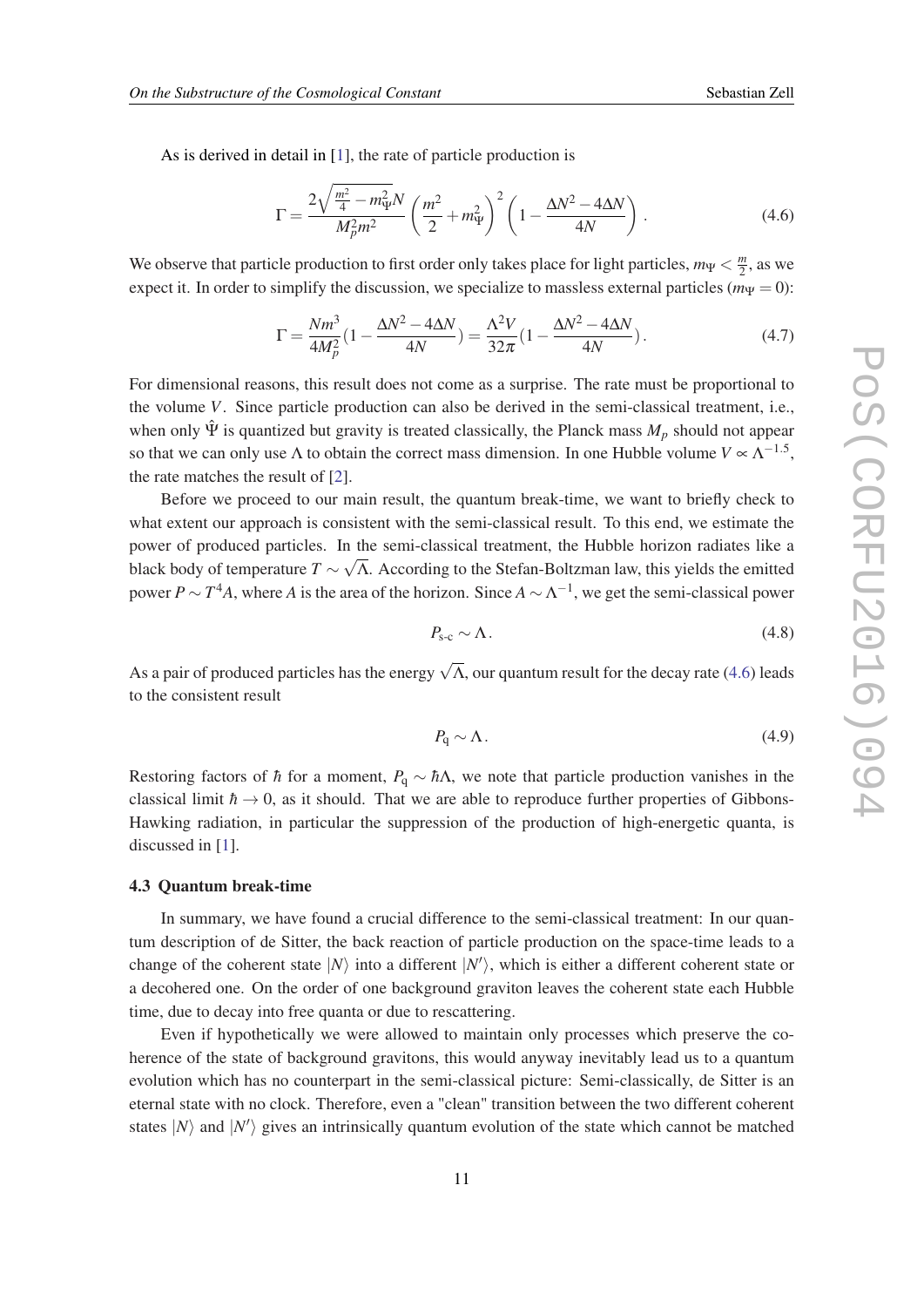<span id="page-12-0"></span>by anything in the classical theory. As we have seen, it is moreover impossible to maintain only processes which preserve the coherence of the state. In particular, the decay process which we calculated explicitly also leads to decoherence. This is true since even if we did not include the self-interaction of gravitons, the exchange by virtual  $\hat{\Psi}$ -particles will lead to their rescattering and subsequent decoherence. In other words, decay and rescattering go hand in hand due to the structure of spin-2 coupling.

With the help of the rate [\(4.6\)](#page-11-0), it is easy to calculate the time-scale after which the back reaction to the de Sitter state becomes important. This happens when a macroscopic number of gravitons  $\Delta N$  of the order of *N* has decayed. At this point, the resulting quantum state  $|N - \Delta N\rangle$  can no longer – even approximately – reproduce the initial de Sitter metric and the classical description stops being valid. Consequently, we obtain the quantum break-time

$$
t_{\rm q} \sim \Gamma^{-1} N \sim \frac{N}{\sqrt{\Lambda}},\tag{4.10}
$$

in agreement with [\[2,](#page-14-0) [4\]](#page-14-0). Rewriting in terms of more conventional parameters, we get

$$
t_{\rm q} \sim \frac{M_P^2}{\Lambda^{\frac{3}{2}}}.\tag{4.11}
$$

We argue that  $t_q$  is physically meaningful even though  $t_q > t_{cl}$ . The reason for this is that  $t_{cl}$  could be increased by choosing a better classical approximation than [\(2.6\)](#page-3-0), which takes into account classical nonlinear interactions. But for any choice of approximation, the decoherence mechanism will continue to work and lead to a significant deviation from the classical solution after *t*q. Thus, (4.11) is the quantum break-time of de Sitter.

We will briefly comment on the implications of the quantum break-time on the symmetry properties of de Sitter. Unlike the standard treatment, for us de Sitter is not a vacuum state, but rather a particular coherent state defined in the Fock space with Minkowski vacuum. Correspondingly, the symmetry of de Sitter metric is *not* a symmetry of the vacuum of the fundamental theory, but rather emerges as an effective symmetry of the expectation value over a particular coherent state, i.e., it is a symmetry of the mean field description. Once the classical description breaks down after  $t<sub>q</sub>$ , also the de Sitter symmetry disappears.

As a final remark, it is interesting to study the effect of the number of species on the de Sitter quantum break-time. If we assume in our simple model that the graviton is coupled to a large number of particle species  $\hat{\Psi}_j$ ,  $j = 1, 2, \dots, \mathcal{N}_{sp}$ , then the presence of more species opens up more channels for Gibbons-Hawking particle production so that the rate increases by a factor of  $\mathcal{N}_{\text{sp}}$ . Correspondingly, the quantum break-times becomes shorter so that equation (4.11) takes the form:

$$
t_{\rm q} \sim \frac{1}{\sqrt{\Lambda}} \left( \frac{1}{\mathcal{N}_{\rm sp}} \frac{M_P^2}{\Lambda} \right). \tag{4.12}
$$

#### 5. Implications for the cosmological constant

As suggested in [\[4\]](#page-14-0), the concept of quantum break-time effectively promotes the cosmological constant problem from an issue of naturalness into a question of consistency. For any given value of the cosmological constant, the quantum break-time puts a consistency constraint on the classically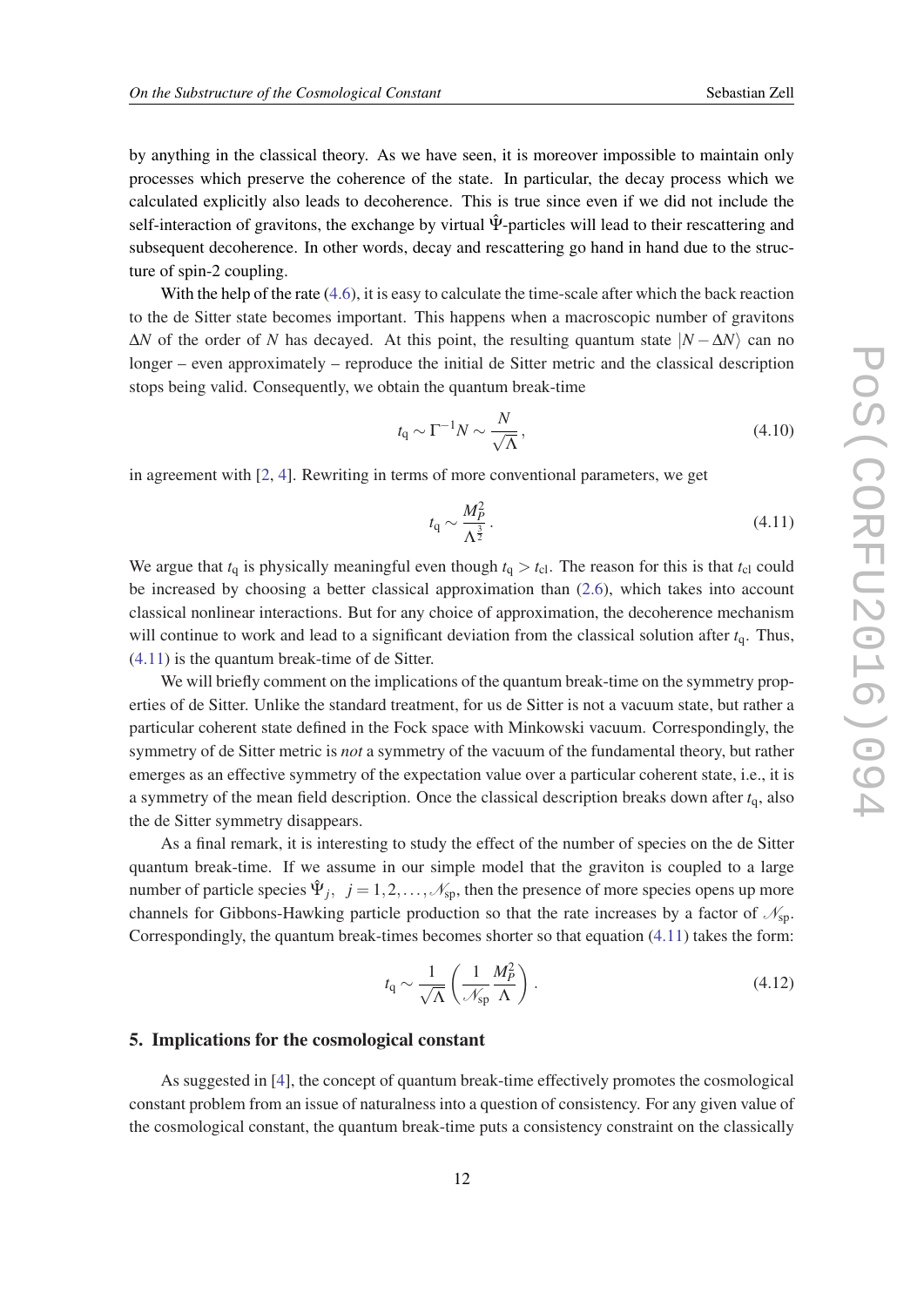<span id="page-13-0"></span>describable duration of the universe. The older it is and the more species it contains, the lower is the bound on cosmological constant. Any patch with a given value of the Hubble parameter *H* =  $\sqrt{\Lambda}$  can be described classically at most during the time  $t_q \sim (H^{-1}/\mathcal{N}_{sp})(M_P^2/H^2)$ , as stated in equation [\(4.12\)](#page-12-0).

It is interesting to apply this constraint to our Universe where the observed value of the cos-It is interesting to apply this constraint to our enfinerse where the observed value of the cos-<br>mological constant is  $\sqrt{\Lambda} = 10^{-42}$  GeV. Let us see how long it is possible to describe it classically. Currently, the phenomenologically acceptable number of hidden sector species is bounded by  $\mathcal{N}_{\rm sn} \sim 10^{32}$  because a larger number of species would lower the gravity cutoff below the TeVscale, which is excluded by current collider data [[8](#page-14-0)]. Assuming this number, the observed value of the cosmological term would saturate the quantum break-time bound if our Universe were approximately  $10^{100}$  years old. This age should not be confused with the Hubble time or the Hubble radius. It pertains to the entire duration of the classically describable history of our patch.

We can also apply the constraint in the other direction: Knowing the classical age of a given universe and the number of species, we can deduce an upper bound on  $\Lambda$ . For the present age *t*<sub>u</sub> of our Universe, we obtain  $H_{\text{max}} \sim (M_p^2/t_u)^{1/3} = 10^{-1}$  GeV, where we set  $\mathcal{N}_{\text{sp}} = 1$  to obtain a more robust bound. This means that the energy density associated to the cosmological constant,  $\rho \propto$ *H*<sup>2</sup>*M*<sub>*p*</sub><sup>2</sup>, can be at most 10<sup>−40</sup> of the Planckian energy density.<sup>4</sup> On the one hand, we cannot explain why the cosmological constant is as small as it is. On the other hand, however, the cosmological constant has to be small for consistency.

# 6. Conclusion

Following [[2](#page-14-0)], we have first attempted to understand de Sitter space as mean field description of an underlying quantum theory. In a simplified but fully consistent quantum model of spin-2, we managed to reproduce the de Sitter metric for short enough time-scales. It is the expectation value of a coherent multi-graviton state of characteristic frequency given by the de Sitter Hubble parameter  $\sqrt{\Lambda}$  and mean occupation number  $N = M_P^2/\Lambda$ .

Next, we took into account the coupling of the coherent state gravitons to external probe particles  $\hat{\Psi}$ . When the graviton field is treated classically, the quantum evolution of  $\hat{\Psi}$ -particles reproduces all the usual features of fields quantized on top of a fixed classical de Sitter background metric. We studied Gibbons-Hawking particle production as an example.

The main novelty in our quantum framework is that we are able to capture back reaction effects, which are invisible in the semi-classical treatment. Namely, we have shown that Gibbons-Hawking particle production and other quantum processes necessarily change an initial quantum coherent state. This back reaction inevitably leads to decoherence and as a result, the classical metric description of de Sitter stops being valid after a finite time. This is the quantum break-time given by  $(4.11)$  $(4.11)$ .

As already pointed out in [\[4\]](#page-14-0), the existence of a de Sitter quantum break-time may promote the cosmological constant problem from an issue of naturalness into a question of quantum consistency. The quantum break-time tells us that the older the classical universe is and the more particle species

<sup>&</sup>lt;sup>4</sup>Including  $N_{\rm sp} \sim 10^{32}$  would lead to  $H_{\rm max} \sim 10^{-12}$  GeV and an energy density of at most 10<sup>-62</sup> of the Planckian value.